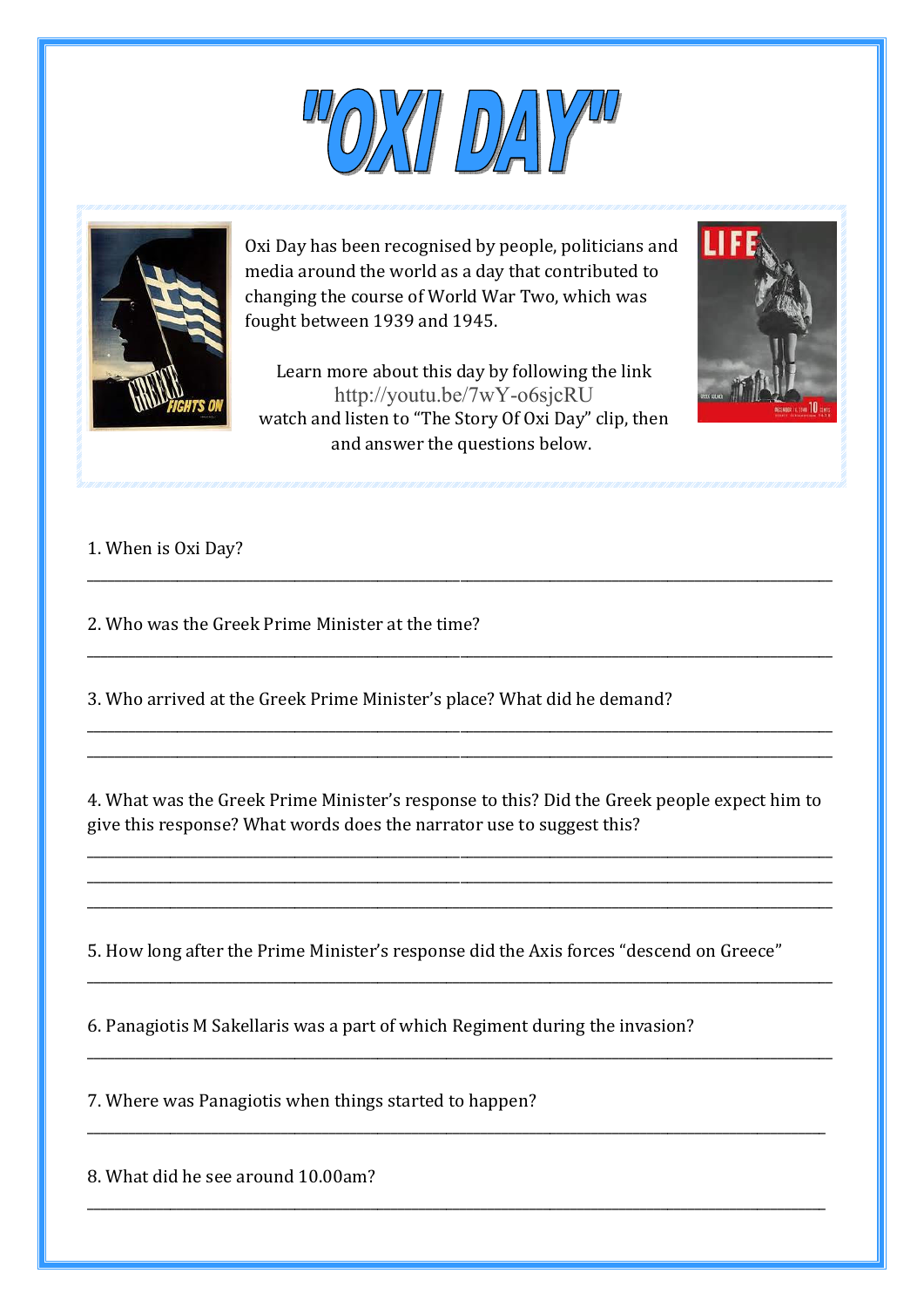9. The Axis invasion was described by the narrator as "brutal" and "sudden". What does this mean?

10. What 2 disadvantages did the Hellenic Army have?

11. How did the Greeks shock the world?

12. What were the Axis armies forced to do?

13. Where did the Greek forces chase the Axis forces back to? How long did it take the Greeks to occupy nearly one-quarter of this territory?

14. How did news of the Greeks victory spread to the rest of the world? How would similar news be communicated today?

15. How did the rest of the world feel about Greece's victory? Why?

16. What was the headline of the "Fort Wayne Journal-Gazette"?

17. How does Eleni Katzourakis describe the Greek people's reaction?

18. What did Greece's actions force Hitler to do?

19. What did this allow Russia to do?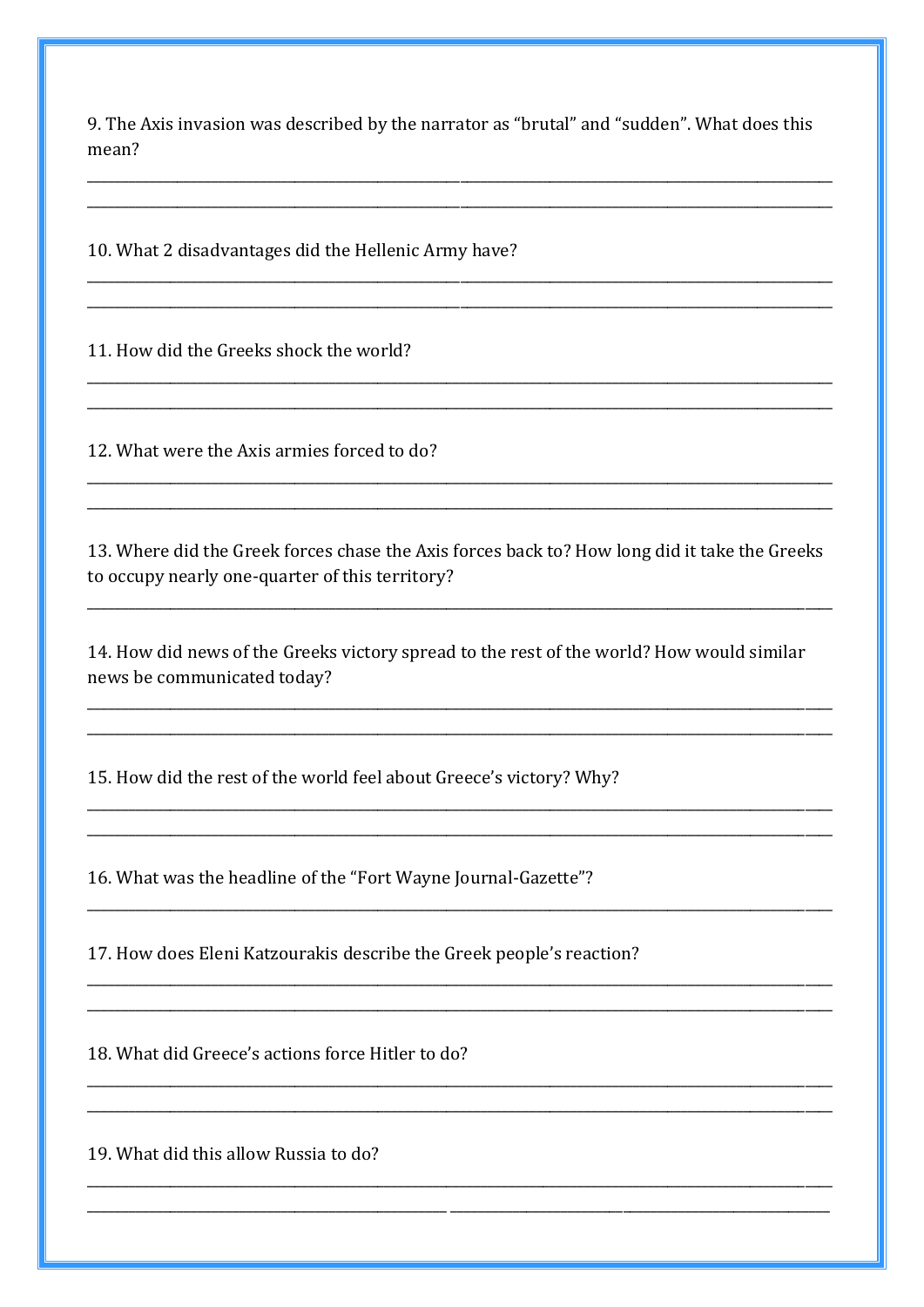20. What marked the "beginning of the end" for Hitler?

21. What was Greece first to do?

22. Describe the spirit of Oxi Day.

23. The table below lists 7 words that are used in the You Tube clip. Your task is to:

a) Write a definition of each word

b) Write the equivalent of the English word in Greek.

| <b>English Word</b> | <b>Definition</b> | <b>Greek Word</b> |
|---------------------|-------------------|-------------------|
| <b>Tyranny</b>      |                   |                   |
| <b>Occupy</b>       |                   |                   |
| <b>Courageous</b>   |                   |                   |
| Consequential       |                   |                   |
| <b>Freedom</b>      |                   |                   |
| Invincibility       |                   |                   |
| <b>Victory</b>      |                   |                   |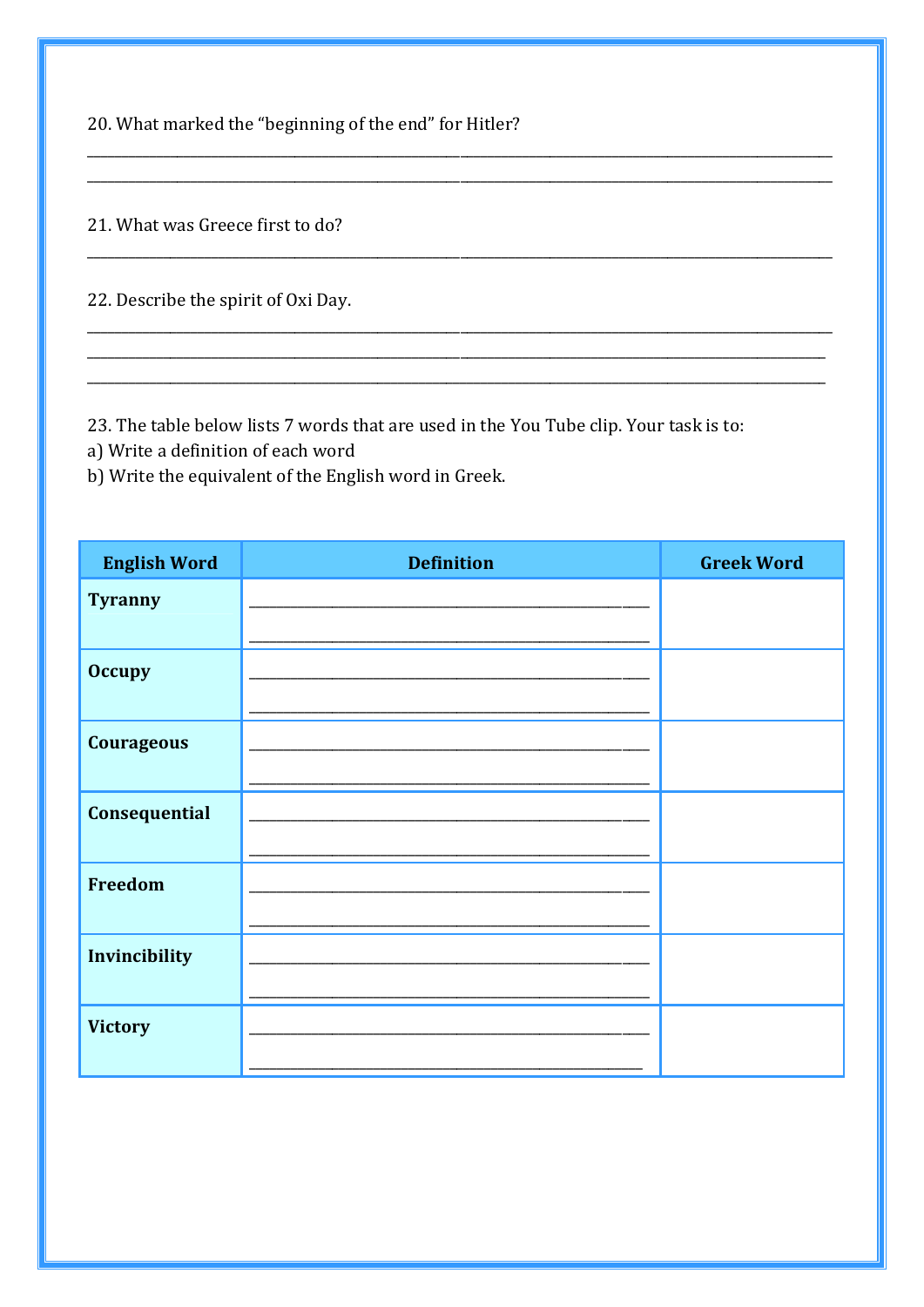24. There were 4 quotes that were included in the visual footage. Three of these are written below. Your task is to:

a) Briefly explain what each quote means using your own words.

b) Write the Greek translation for the words in bold.

## **Winston Churchill**

|                         | <b>Brief Explanation</b> | Greek<br><b>Translation</b> |
|-------------------------|--------------------------|-----------------------------|
| "Hence, we will not say |                          |                             |
| that Greeks fight like  |                          |                             |
| heroes but that heroes  |                          |                             |
| fight like Greeks."     |                          |                             |
|                         |                          |                             |
|                         |                          |                             |

## **Franklin Roosevelt**

|                        | <b>Brief Explanation</b> | <b>Greek</b><br><b>Translation</b> |
|------------------------|--------------------------|------------------------------------|
| "When the entire"      |                          |                                    |
| world had lost all     |                          |                                    |
| hope, the Greek people |                          |                                    |
| dared to question the  |                          |                                    |
| invincibility of the   |                          |                                    |
| German monster         |                          |                                    |
| raising against it the |                          |                                    |
| proud spirit of        |                          |                                    |
| freedom."              |                          |                                    |
|                        |                          |                                    |
|                        |                          |                                    |

## **Russian Field Marshal**  "The Greek people **delay**ed the German divisions during the **time** they could bring us to our **knee**s." **Brief Explanation**  \_\_\_\_\_\_\_\_\_\_\_\_\_\_\_\_\_\_\_\_\_\_\_\_\_\_\_\_\_\_\_\_\_\_\_\_\_\_\_\_\_\_\_\_\_\_\_\_\_\_\_\_\_\_ \_\_\_\_\_\_\_\_\_\_\_\_\_\_\_\_\_\_\_\_\_\_\_\_\_\_\_\_\_\_\_\_\_\_\_\_\_\_\_\_\_\_\_\_\_\_\_\_\_\_\_\_\_ \_\_\_\_\_\_\_\_\_\_\_\_\_\_\_\_\_\_\_\_\_\_\_\_\_\_\_\_\_\_\_\_\_\_\_\_\_\_\_\_\_\_\_\_\_\_\_\_\_\_\_\_\_ \_\_\_\_\_\_\_\_\_\_\_\_\_\_\_\_\_\_\_\_\_\_\_\_\_\_\_\_\_\_\_\_\_\_\_\_\_\_\_\_\_\_\_\_\_\_\_\_\_\_\_\_\_ \_\_\_\_\_\_\_\_\_\_\_\_\_\_\_\_\_\_\_\_\_\_\_\_\_\_\_\_\_\_\_\_\_\_\_\_\_\_\_\_\_\_\_\_\_\_\_\_\_\_\_\_\_ \_\_\_\_\_\_\_\_\_\_\_\_\_\_\_\_\_\_\_\_\_\_\_\_\_\_\_\_\_\_\_\_\_\_\_\_\_\_\_\_\_\_\_\_\_\_\_\_\_\_\_\_\_\_ **Greek Translation**